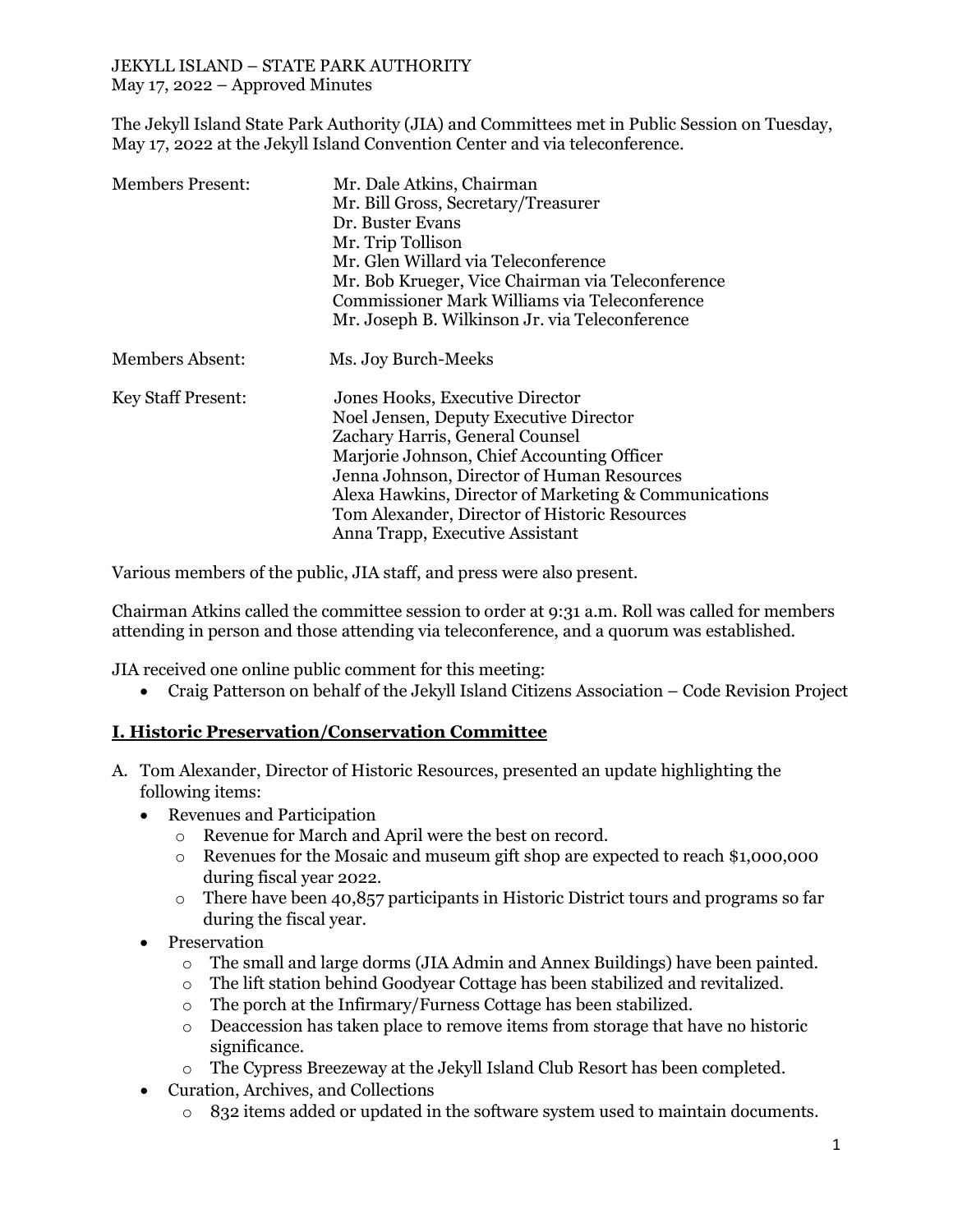## JEKYLL ISLAND – STATE PARK AUTHORITY

May 17, 2022 – Approved Minutes

- $\circ$  JIA's archivist has processed and digitized 37 cubic feet of printed materials.
- o 33 interpretive panels have been updated around the Island.
- **Education** 
	- o *Making a Museum* program offered to provide a history of the museums that have been on Jekyll Island.
	- o The project for Living History Characters has been finalized.

Alexander closed his presentation by sharing a promotional video produced by Brian Lee, Marketing's Digital Content Manager, which is used for presentations and lectures at the Mosaic.

There were no public comments.

### **II. Finance Committee**

- A. Mr. Bill Gross, Finance Committee Chair summarized the April Financials including an overview of Revenues, Expenses, Net Operating Cash, and Traffic Statistics.
	- Revenues were \$3,196,329.
	- Expenses were \$3,049,515.
	- Net Operating Cash Income was \$146,814.
	- Total Traffic Counts were 137,479 vehicles.
- B. Marjorie Johnson, Chief Accounting Officer presented the request to accept a non-competitive grant from the Georgia Trauma Commission (GTC) to purchase (1) King Vision Intubation kit for \$1,479.99 and (2) Samsung Tablets for \$1,180.98. These items, which will support the fire department's response to trauma related emergencies, were selected by staff from the preapproved equipment list provided the GTC.

A motion to recommend accepting the grant award from the Georgia Trauma Commission in the amount of \$2,395.76 for the purchase of the pre-approved equipment was made by Dr. Evans and seconded by Mr. Tollison. The motion carried unanimously.

There were no public comments.

### **III. Human Resources Committee**

- A. Jenna Johnson, Director of Human Resources presented an update to the Uniform Dress Code and Personal Appearance Policy. The update provides additional guidelines on appropriate attire.
	- For uniformed positions: the length of shorts can be no shorter than three inches above the knee and footwear excludes any kind of heel, wedge, or sandal.
	- For non-uniformed positions: business casual guidelines have been updated to include the wearing of jeans on Fridays and to restrict footwear of heels higher than three inches. Additionally, the updated policy states that it is the department manager's duty to enforce the dress code standards and promptly address any noncompliance with the policy.

A motion to recommend accepting the Uniform Dress Code and Personal Appearance Policy Update as recommended by staff was made by Mr. Krueger and seconded by Mr. Atkins. The motion carried unanimously.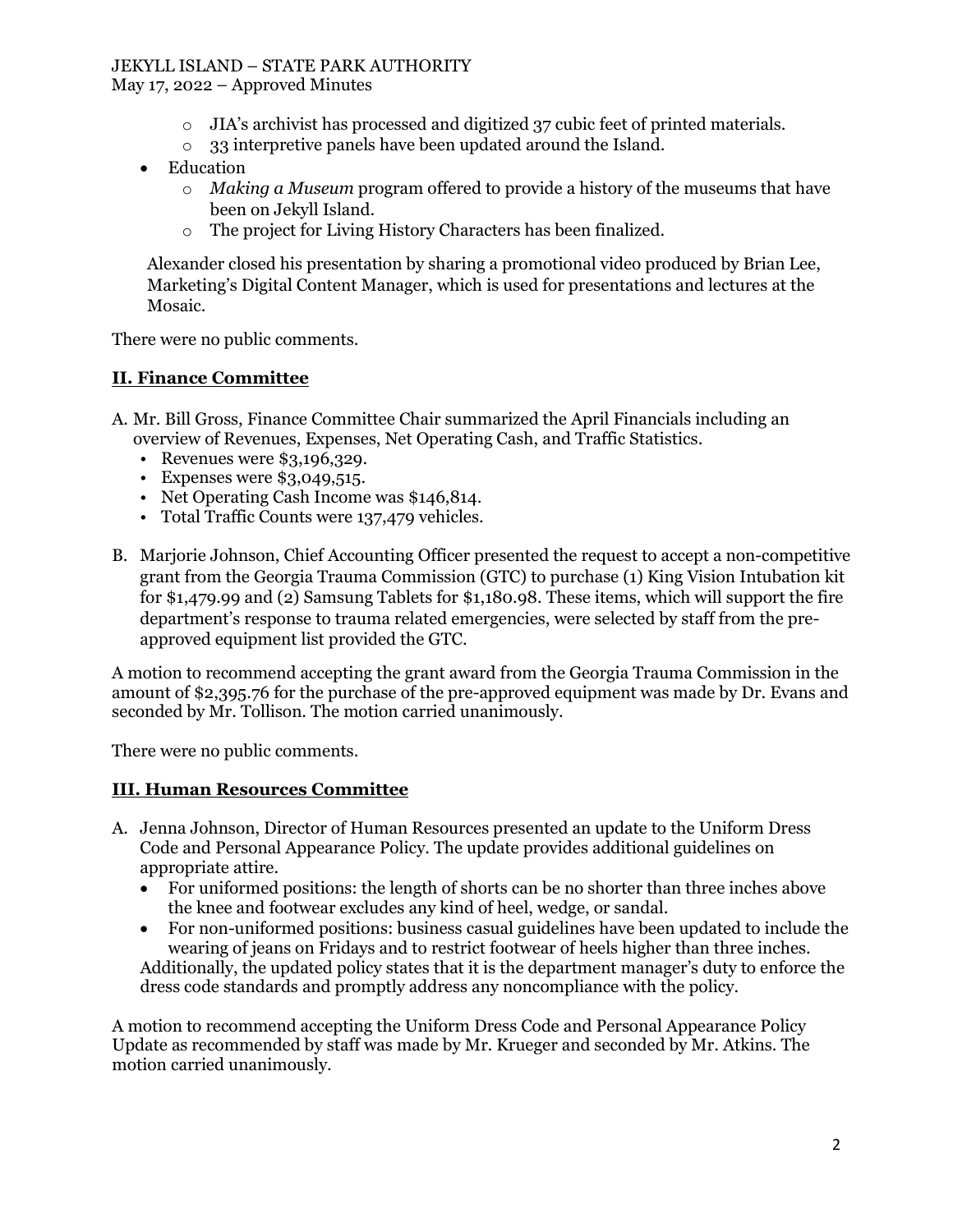#### JEKYLL ISLAND – STATE PARK AUTHORITY May 17, 2022 – Approved Minutes

B. Jenna Johnson, Director of Human Resources, continued by thanking the Board for approving the pay increases at the April Board Meeting, highlighting how that decision has impacted recruitment. Since April 22, 2022, when the pay increases went into effect, Human Resources has seen a 68% increase of new applications compared to the first three weeks of April. The pay increase also appears to be assisting with filling the positions that have been challenging to find applicants for in the past, including positions at Summer Waves and Golf Course Maintenance.

J. Johnson also introduced JIA's Recruiting Specialist, Brandy Dow who has been attending career fairs, both in-person and virtual, to reach potential applicants. The virtual career fairs allow Dow to promote positions with the JIA and communicate with thirty individuals in one session through chat rooms, opposed to in-person fairs that may not be well attended.

There were no public comments.

# **IV. Marketing Committee**

- A. Alexa Hawkins, Director of Marketing & Communications, provided an update highlighting the following items:
	- The Man o' War attraction opened on Saturday, May  $14<sup>th</sup>$  at Summer Waves for its 35 year anniversary. The rope drop ceremony included branded cookies, free temporary tattoos with the Man o' War logo, photos with Dolly the Dolphin, and a live remote broadcast with WAPE 95.1 JAX. Man o' War is the largest attraction at Summer Waves with four slides and can move about 700 riders an hour.
	- The 75th Anniversary Brand Campaign co-op advertising with *Explore Georgia* has proved successful with Jekyll Island's custom dedicated email being *Explore Georgia*'s highest performing custom email in FY22, receiving 8,100 clicks, compared to the average 2,000- 5,000 total clicks for other partners.
	- The Seventy-Fifth Street Party will take place on Saturday, August  $6<sup>th</sup>$  from 4:00 to 8:00 p.m. at Jekyll Beach Village. The event will include:
		- o Family-friendly activities, live music, and free entertainment
		- o Photo booths, caricatures, chalk-artist, and vintage cars
		- o Free gift with purchase at any Beach Village merchant
		- o Mural reveal ceremony in Beach Village
- B. Scott McQuade, President & CEO of the Golden Isles Convention and Visitors Bureau (CVB) presented the results of the 2021 visitor sentiment survey. Respondents to the survey included visitors from Georgia as well as states from across the U.S., totally almost 43,000 responses. Results from the survey show:
	- The Golden Isles is attracting first-time visitors and has a significant number of repeat visitors.
	- The number of Fall visitors has grown significantly, and is on par with the high-volume seasons, Spring and Summer.
	- When visiting the Golden Isles, 44% of visitors are staying on St. Simons Island and 36% are staying on Jekyll Island.
	- A few predominant activities and attractions that visitors feel are lacking include festivals, live music, an outdoor amphitheater, nightlife offerings, and more restaurants. Additionally, 37% of respondents said a ferry transportation between St. Simons and Jekyll Island was needed.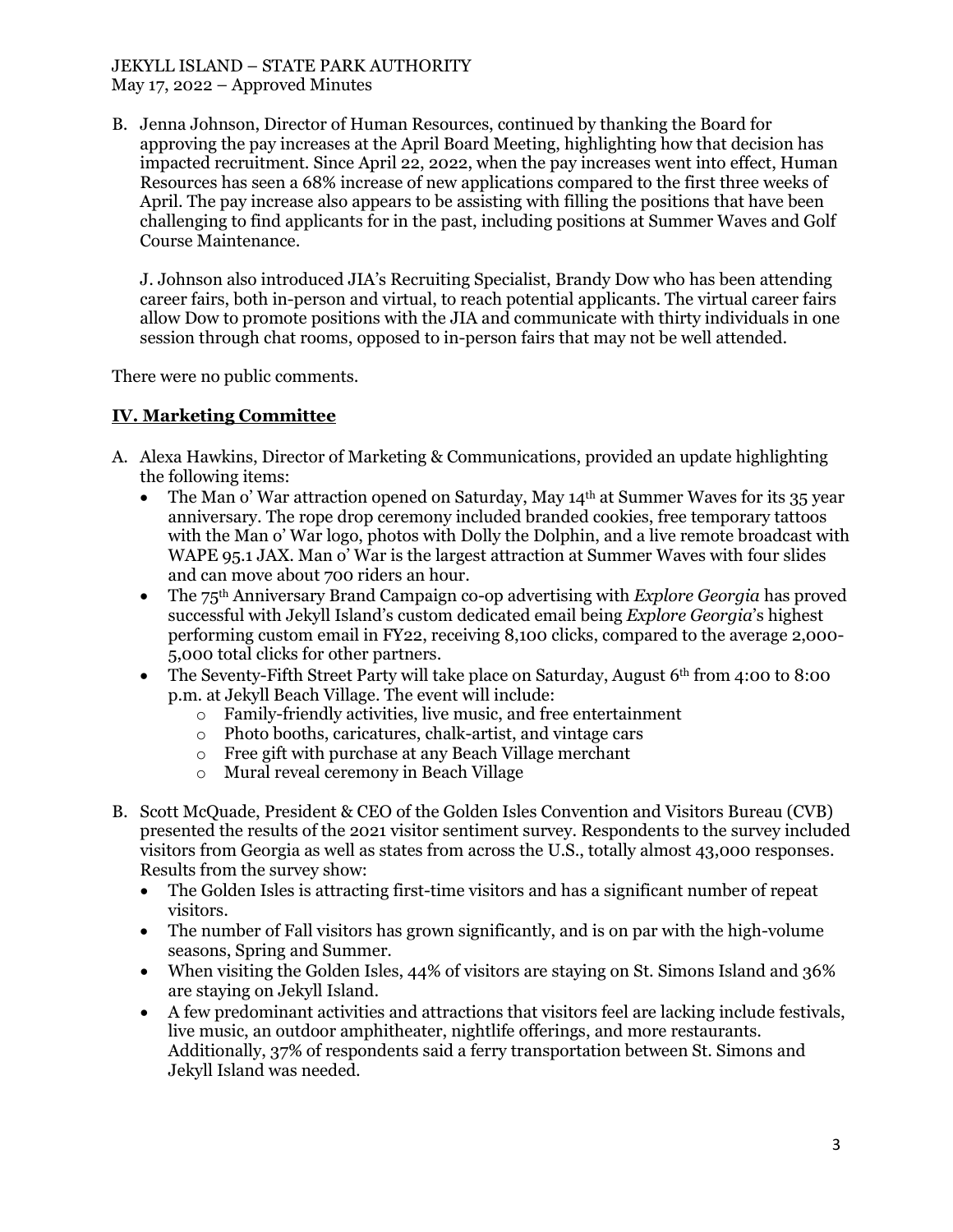#### JEKYLL ISLAND – STATE PARK AUTHORITY May 17, 2022 – Approved Minutes

• Jekyll Island received overwhelmingly positive responses for being naturally beautiful, historically well-preserved, and authentic as well as for offering activities for all ages and promoting wildlife protection/education.

Jones Hooks, Executive Director, thanked McQuade and his team for elevating the CVB over the years and for working with Jekyll Island to ensure it is included in various events across the Golden Isles.

In addition to the Marketing Report, Hooks presented an insert that was included in a recent issue of *The Brunswick News* to celebrate Jekyll Island's 75th Anniversary and to highlight JIA employees, noting their years of service.

There were no public comments.

## **V. Legislative Committee**

No report.

## **VI. Committee of the Whole**

A. Jones Hooks, Executive Director, welcomed Glenn Coyne, GMC Senior Planner, back to present the First Reading of the proposed Ordinance Revisions.

Coyne began by highlighting the process. The goal outcome for revising the ordinances is to provide an updated, organized, and concise code that clarifies policies and procedures. This was done by working with JIA staff to draft chapters of the code. Then through additional work sessions with staff and public comments, edits were made to those drafts. The chapter drafts were posted on the JIA website for public review and comment, along with a summary of the changes made to the code. Public comments were received via an online portal and through three in-person public input sessions.

Coyne then summarized the changes proposed in the draft ordinance chapters:

- Minimal or no changes:
	- o Beach Lighting: no changes to the ordinance adopted in 2020.
	- o Animal Control: existing codes consolidated, and language updated to reflect actual practice of impounding animals with Glynn County Animal Control.
	- o Beach and Resource Protection: Reviewed by the Georgia Department of Natural Resources (DNR) and codified into one chapter the State of Georgia regulations that apply to the Jekyll Island State Park.
	- o Flood Protection: Based on the coastal model ordinance provided by the State of Georgia and the Federal Emergency Management Agency (FEMA). It requires a onefoot freeboard for new development and additions.
	- o Clean Community: Builds on existing prohibitions against littering and addresses waste receptable and trash collection.
	- o Water Conservation: Establishes watering restrictions during periods of drought when declared by the Georgia State Board of Natural Resources.
	- o Streets and Rights of Way: Consolidates existing language into one chapter, clarifies enforcement of overnight parking, incorporates language regulating Low-Speed Vehicles and Personal Transportation Vehicles, and regulates the licensing procedures and limitations of rentals.
	- o Fire Protection: Adopts State of Georgia fire code, clarifies process to apply for a burn permit, allows fires in places designated for safe burning, and allows the Executive Director to establish an emergency burn ban during excessively dry weather.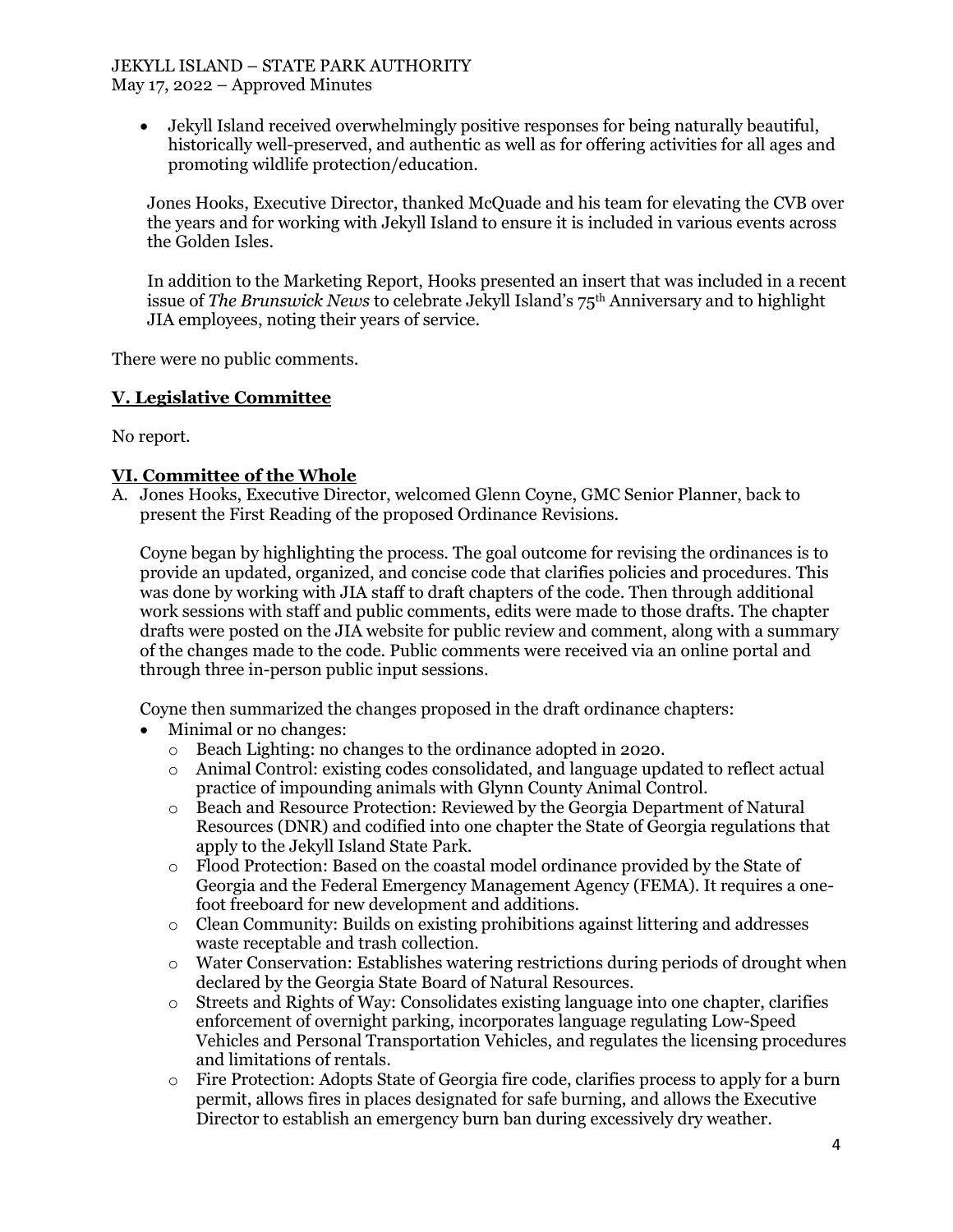## JEKYLL ISLAND – STATE PARK AUTHORITY

May 17, 2022 – Approved Minutes

- New chapters and major revisions
	- $\circ$  Building Codes: The new ordinance defines three project classifications to determine permit regulations: 1. minor work, 2. alterations, additions, pools, and fences, and 3. substantial rebuilding and new construction. It adopts the full suite of the most recent applicable international and State building, fire, and life safety codes. It also adds a requirement for inspections on commercial buildings for structural cracks every five years.
	- $\circ$  Residential: It includes updates to the residential design review standards for building height, lot coverage, requirements for accessory structures, and parking standards. It updates the home occupation standards and clarifies the building permit and design review application process. Also, it introduces a new Planned Community (PC) District and short-term vacation rental (STVR) regulations.
	- o Landscaping and Tree Protection: The code has been organized for clarity, includes minimal updates, and provides guidelines and standards for the purpose of protecting the tree canopy and preserving landscaping.
	- $\circ$  Leased Property: This is a new chapter consolidated from other areas of the existing code. It clarifies existing language for disturbing property outside of leased property, adds specific language on use of lease property, adds a series of remedies and penalties for violations, and adds a property boundary survey requirement.
	- o Stormwater Protection: Minimal changes were made in this code. It formally establishes the process between JIA and Glynn County for revieing and approving stormwater management plans and issuing Land Disturbing Activity permits. The code is Consistent with the Georgia Stormwater Management Manual and Coastal Stormwater Supplement.
	- $\circ$  Sea Level Rise (SLR) Resilience: This is a new code based on the guidance document, *Enhancing Coastal Resilience with Green Infrastructure* by CRD & UGA Carl Vincent Institute. The purpose of this code is to assist with planning for future sea level rise over the next 50 to 100 years. Commissioner Mark Williams supported the recommendation to create a 75-foot buffer for new infrastructure around tidally influenced waters.
	- $\circ$  Commercial and Business Regulations: It clarifies existing language, formally incorporates the existing project review process into the code, incorporates the complete alcohol regulations into the Commercial chapters, regulates trash compactors and fats, oils, and grease disposal for commercial users, and specifies use and design standards including height, parking, public spaces, and lighting.

Hooks reiterated that this review constitutes the First Reading of the Ordinance Revisions, and the revised ordinances will be up for consideration at the Second Reading. He also noted that the online public comment portal will remain open until May 31, 2022.

B. Zach Harris, General Counsel, presented amendments to the Beachview Club Hotel & Beach House Restaurant leases located at 721 and 715 North Beachview Drive, Jekyll Island. He noted that these two amendments are a follow-up to the sale and assignment of the hotel and restaurant that the Board approved at the December 14, 2021 meeting. During due diligence, a few items were identified, that require additional Board action for the transfer to close.

The proposed amendment incorporates substantially the same amendment and assignment language approved by the Board at its December 14, 2021 meeting. This Proposed Amendment contains the following additional items: Beach House Restaurant: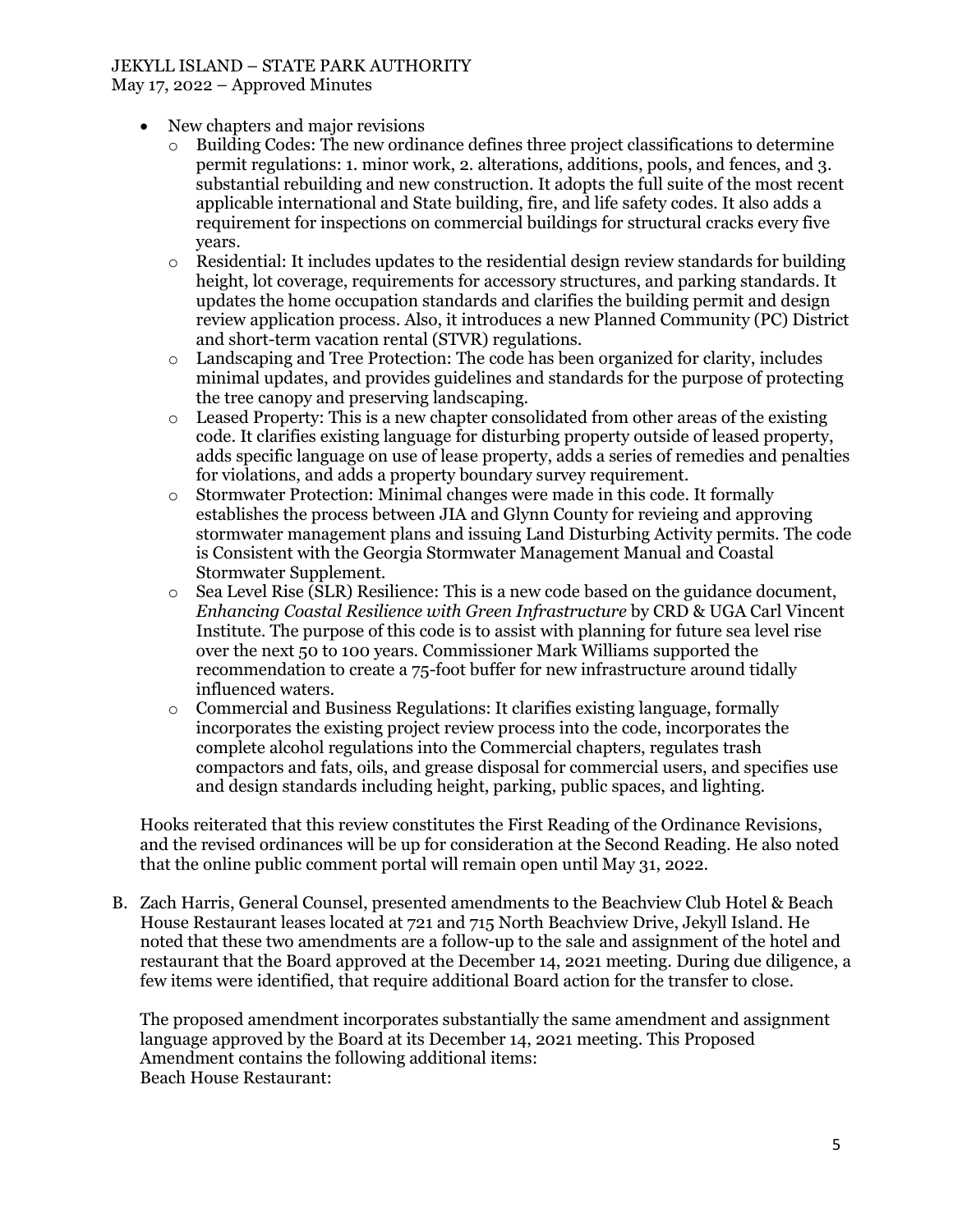## JEKYLL ISLAND – STATE PARK AUTHORITY

May 17, 2022 – Approved Minutes

• The Proposed Amendment documents and permits the existing Beach House Restaurant monument sign within the Beachview Drive right of way and provides for its removal and relocation upon certain events

Beachview Club Hotel:

- The Proposed Amendment incorporates the 2,659 square feet (approximately 0.06 acres) of Borden Lane parking space area within the boundaries of the Leased Premises.
- The Proposed Amendment increases rent by \$1,440.00 per year initially to capture the 2,659 square feet of the parking space area added to the Leased Premises (i.e., \$2,000 per acre at 2.68 acres instead of 2.62 acres); and,
- The Proposed Amendment documents and permits the existing Beachview Club Hotel monument sign within the Beachview Drive right of way and provides for its removal and relocation upon the happening of certain events.

A motion to recommend approval of the amendment to the Beach House Restaurant lease was made by Mr. Gross and seconded by Mr. Tollison. The motion carried unanimously.

A motion to recommend approval of the amendment to the Beachview Club Hotel lease was made by Mr. Gross and seconded by Dr. Evans. The motion carried unanimously.

- C. Jones Hooks, Executive Director, Presented the Executive Director's Report. He discussed the following points:
	- Golf Improvement Strategy Update
		- o The revised report from Terracon for the Archeology Study is expected to be complete no later than May 20th for further review by the State.
		- $\circ$  Richard Singer has submitted the assessment of the Jekyll Island Golf Club conducted by National Golf Foundation (NGF). The final report has been provided in the Board's Blue Folder packet and will be available online for the public to view.
	- The contract has been finalized for the Amphitheater Market Analysis, and the site visit and kick-off interviews are scheduled to begin June 8, 2022.
	- A virtual meeting is scheduled with VenTek, the contracted company responsible for the gate system, to address the on-going issues with the software and hardware equipment.
	- Over the past twelve years, 250 large sized mature trees have been planted as part of the reforestation effort on Jekyll. An additional 250 smaller trees such as hardwoods, crape myrtles, and cabbage palms have been planted across the Island.
	- Seven cold-stunned Kemps ridley sea turtles are scheduled for release both from the beach and offshore on May 17, 2022. The offshore releases are designed for turtles who are in the deep ocean phase of their life cycle. This release is made possible through partnerships with Upwell Conservation and Florida Atlantic University.
	- The scheduled June 2, 2022 Finance Committee meeting will now be a Called Board Meeting. Location details will be released at a later date.
	- The June 21, 2022, Board Meeting agenda will consist of the Proposed FY23 Budget, the Second Reading of the Revised Ordinances, and the Proposed FY23 Strategic Plan, along with a few other items.
- D. Mr. Atkins presented the Chairman's Comments. He thanked the JIA staff for their reports and the Board members for their participation both in-person and via teleconference.

There were two public comments: